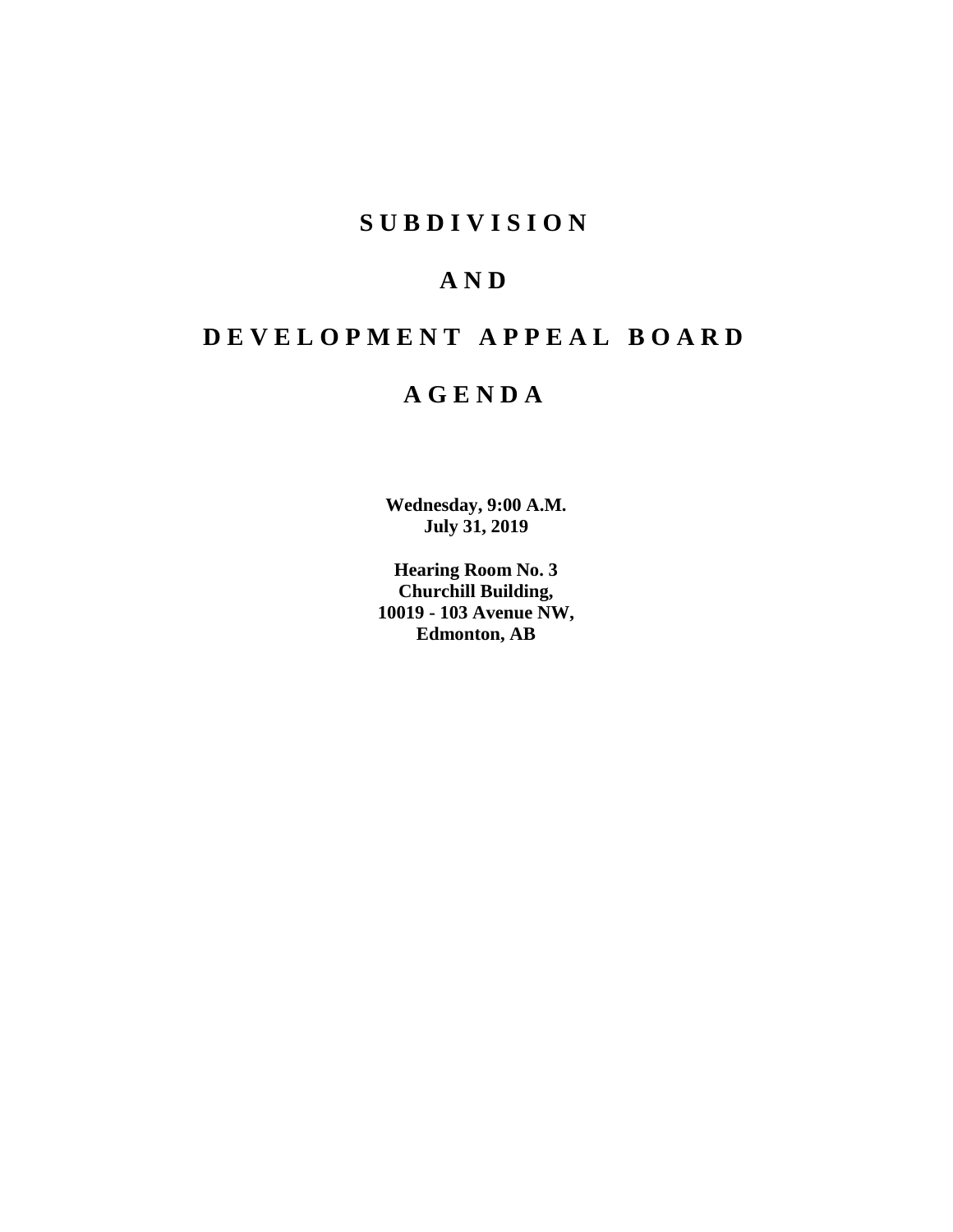## **SUBDIVISION AND DEVELOPMENT APPEAL BOARD HEARING ROOM NO. 3**

| <b>TO BE RAISED</b> |                 |                                                                                                                                           |  |
|---------------------|-----------------|-------------------------------------------------------------------------------------------------------------------------------------------|--|
| 9:00 A.M.           | $SDAB-D-19-060$ | Construct exterior alterations to a Public<br>Education Services site (Landscaping revision<br>of Ecole Joseph-Moreau Junior High School) |  |
|                     |                 | 9735 - 75 Avenue NW<br>Project No.: 262704257-020                                                                                         |  |
|                     |                 |                                                                                                                                           |  |

*NOTE: Unless otherwise stated, all references to "Section numbers" refer to the authority under the Edmonton Zoning Bylaw 12800.*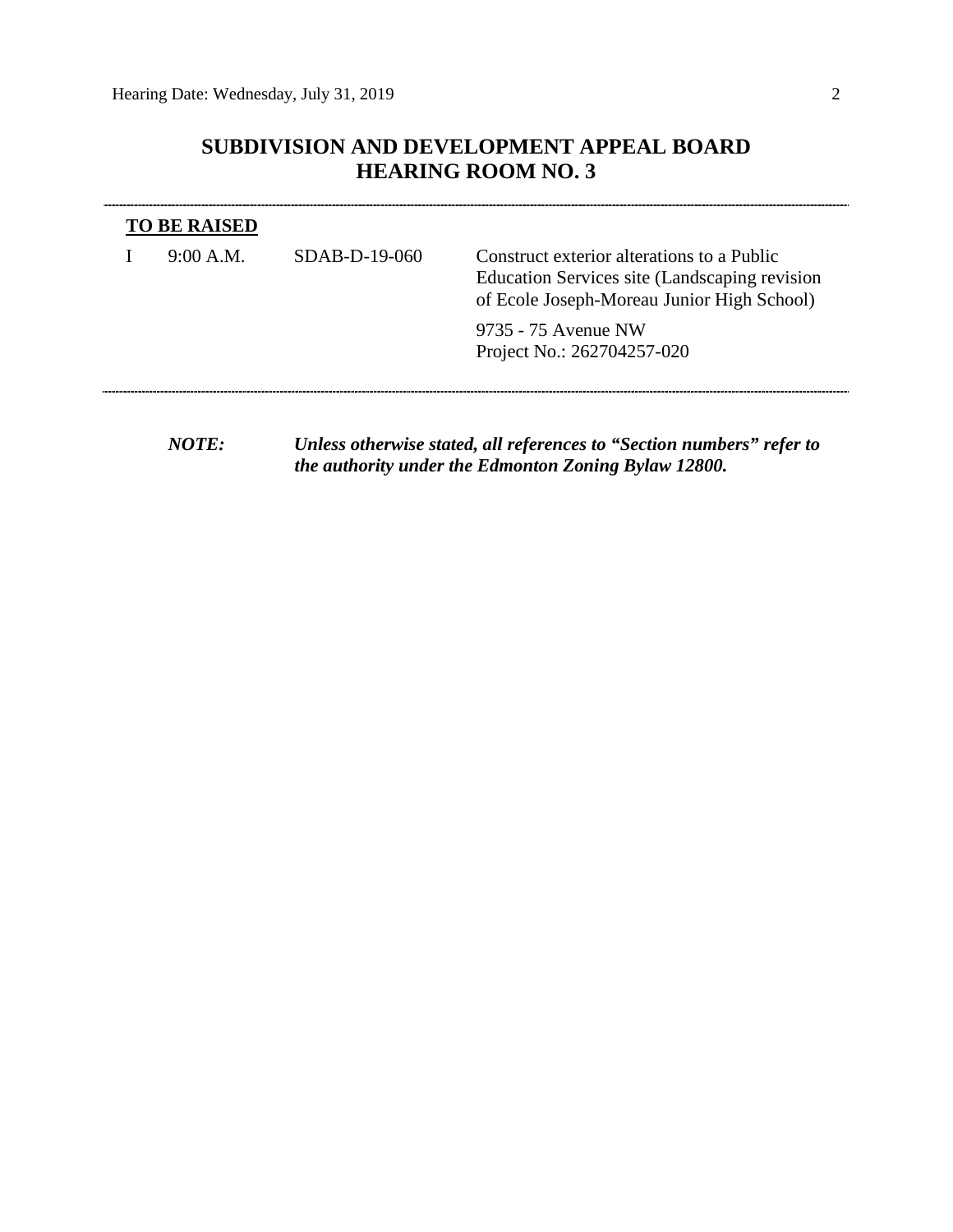#### **TO BE RAISED**

### **ITEM II: 10:30 A.M. FILE: SDAB-D-19-060**

## AN APPEAL FROM THE DECISION OF THE DEVELOPMENT OFFICER BY AN ADJACENT PROPERTY OWNER

| <b>APPELLANT:</b><br><b>APPLICATION NO.:</b>         | 262704257-020                                                                                                                                |
|------------------------------------------------------|----------------------------------------------------------------------------------------------------------------------------------------------|
| <b>APPLICATION TO:</b>                               | Construct exterior alterations to a Public<br>Education Services site (Landscaping<br>revision of Ecole Joseph-Moreau Junior<br>High School) |
| <b>DECISION OF THE</b><br>DEVELOPMENT AUTHORITY:     | <b>Approved with Notices</b>                                                                                                                 |
| <b>DECISION DATE:</b>                                | March 12, 2019                                                                                                                               |
| DATE OF APPEAL:                                      | March 27, 2019                                                                                                                               |
| <b>NOTIFICATION PERIOD:</b>                          | March 19, 2019 through April 9, 2019                                                                                                         |
| <b>RESPONDENT:</b>                                   | Stantec Architecture Ltd.                                                                                                                    |
| <b>MUNICIPAL DESCRIPTION</b><br>OF SUBJECT PROPERTY: | 9735 - 75 Avenue NW                                                                                                                          |
| <b>LEGAL DESCRIPTION:</b>                            | Plan 1721326 Blk A Lot A                                                                                                                     |
| ZONE:                                                | <b>US-Urban Services Zone</b>                                                                                                                |
| <b>OVERLAY:</b>                                      | N/A                                                                                                                                          |
| <b>STATUTORY PLAN:</b>                               | Ritchie Area Redevelopment Plan                                                                                                              |

## *Grounds for Appeal*

The Appellant provided the following reasons for appealing the decision of the Development Authority:

> The landscape plan called for 152 trees. They are now proposing 49 trees. Also the shrubs are being reduced from 253 to 76.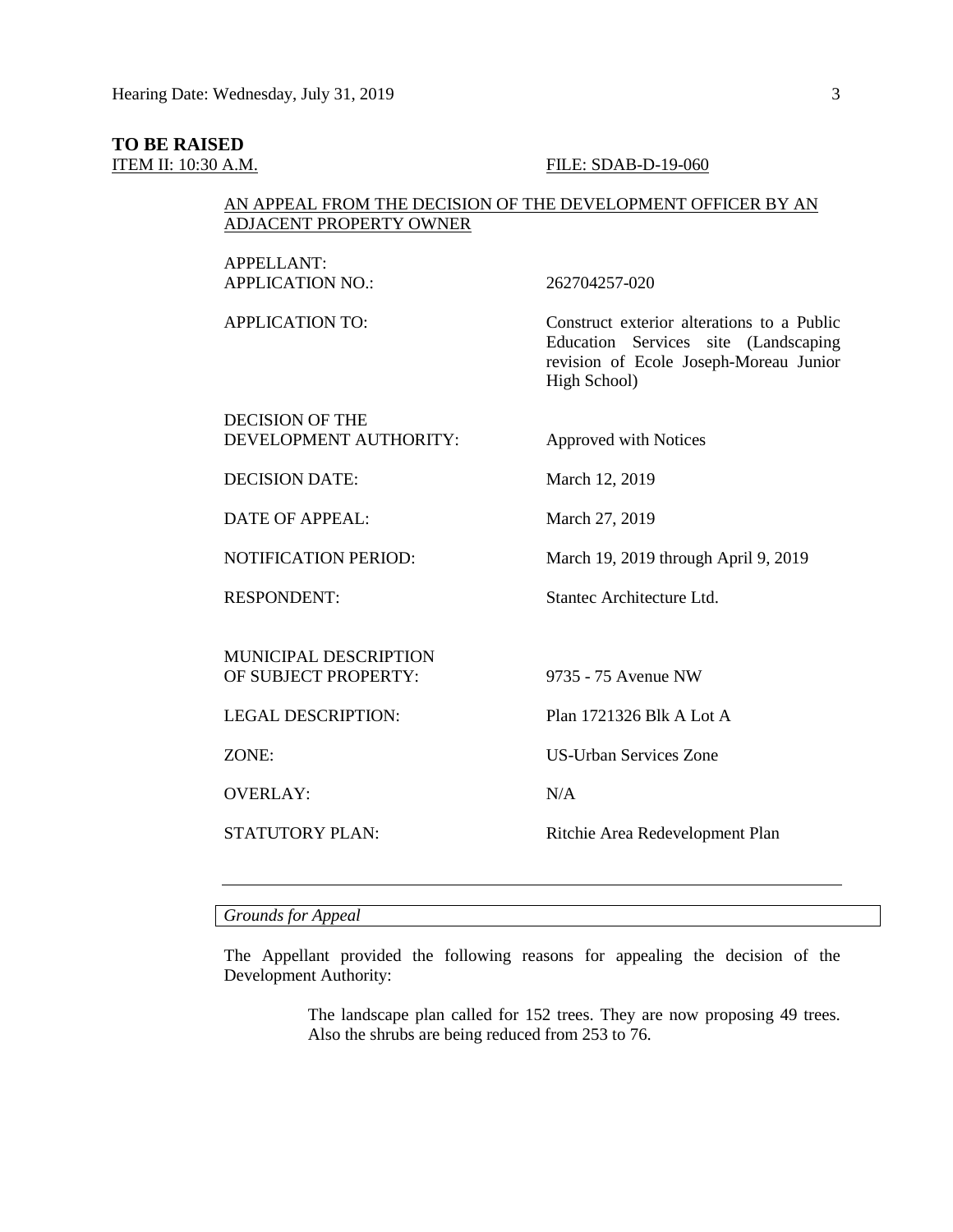This equates a 67% reduction in landscaping. We live directly across from the school site and we would like a landscaping buffer so we don't have to look directly onto an extensive parking lot. With the construction of the School and parking lot on the north side of the property along 75 Ave. All residents on 75 Ave including myself have lost their green space. We request to see the landscaping plans.

## *General Matters*

**The Subdivision and Development Appeal Board made and passed the following motion on June 5, 2019:** 

**"That the appeal hearing be postponed until July 31, 2019, at the verbal request of the Appellant and with agreement from the Respondent."**

**The Subdivision and Development Appeal Board made and passed the following motion on April 25, 2019:**

**"That the appeal hearing be postponed until June 5, 2019 at the verbal request of the Appellant and with the support of the Respondent and the Development Authority."**

#### **Appeal Information:**

The *Municipal Government Act*, RSA 2000, c M-26 states the following:

#### **Grounds for Appeal**

**685(1)** If a development authority

- (a) fails or refuses to issue a development permit to a person,
- (b) issues a development permit subject to conditions, or
- (c) issues an order under section 645,

the person applying for the permit or affected by the order under section 645 may appeal to the subdivision and development appeal board.

**(2)** In addition to an applicant under subsection (1), any person affected by an order, decision or development permit made or issued by a development authority may appeal to the subdivision and development appeal board.

#### **Appeals**

**686(1)** A development appeal to a subdivision and development appeal board is commenced by filing a notice of the appeal, containing reasons, with the board,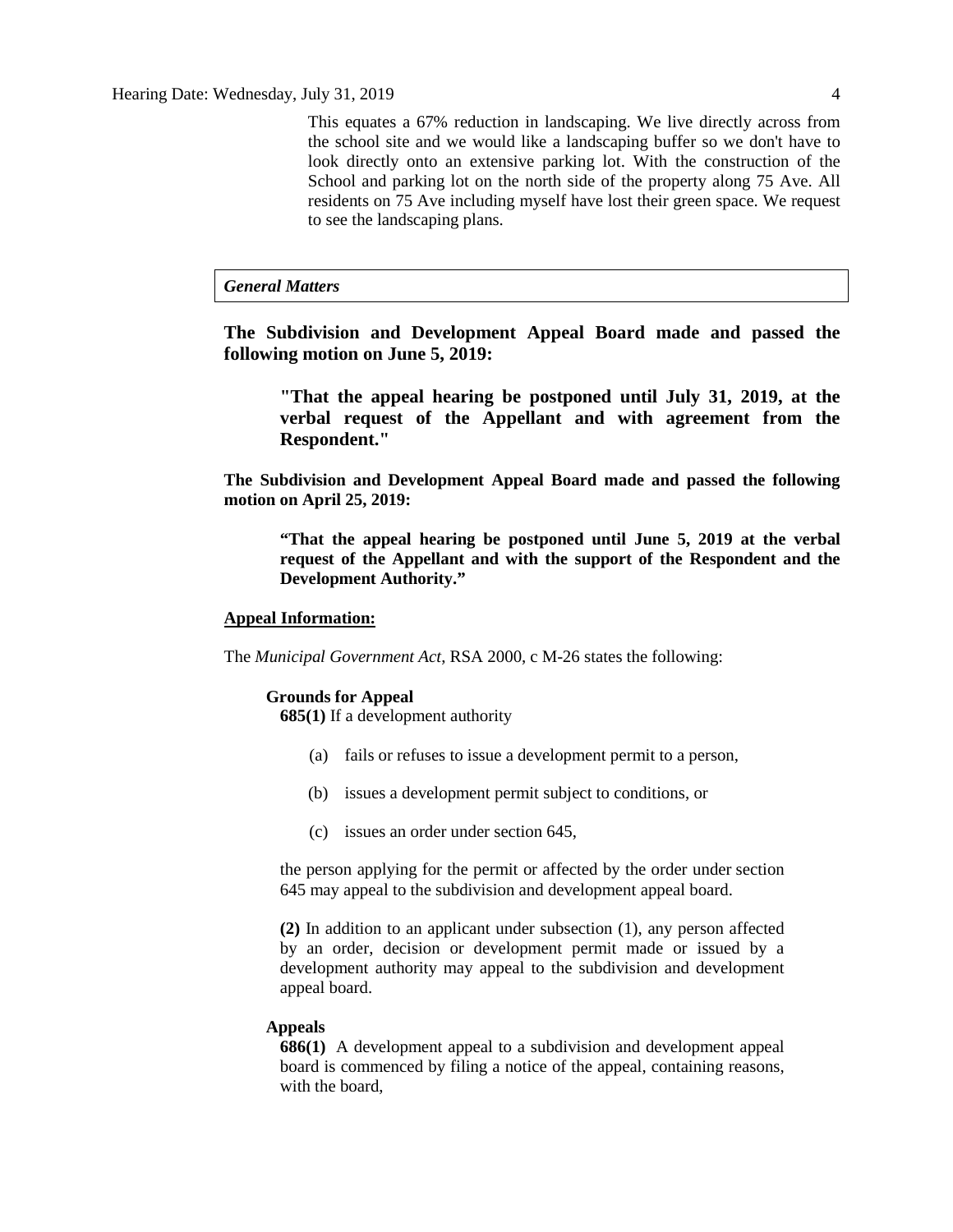- (a) in the case of an appeal made by a person referred to in section 685(1)
	- (i) with respect to an application for a development permit,
		- (A) within 21 days after the date on which the written decision is given under section 642, or
		- (B) if no decision is made with respect to the application within the 40-day period, or within any extension of that period under section 684, within 21 days after the date the period or extension expires,

or

- (ii) with respect to an order under section 645, within 21 days after the date on which the order is made, or
- (b) in the case of an appeal made by a person referred to in section 685(2), within 21 days after the date on which the notice of the issuance of the permit was given in accordance with the land use bylaw.

#### **Hearing and Decision**

**687(3)** In determining an appeal, the subdivision and development appeal board

…

- (a.1) must comply with the land use policies;
- (a.2) subject to section 638, must comply with any applicable statutory plans;
- (a.3) subject to clauses (a.4) and (d), must comply with any land use bylaw in effect;
- (a.4) must comply with the applicable requirements of the regulations under the Gaming, Liquor and Cannabis Act respecting the location of premises described in a cannabis licence and distances between those premises and other premises;
	- …
	- (c) may confirm, revoke or vary the order, decision or development permit or any condition attached to any of them or make or substitute an order, decision or permit of its own;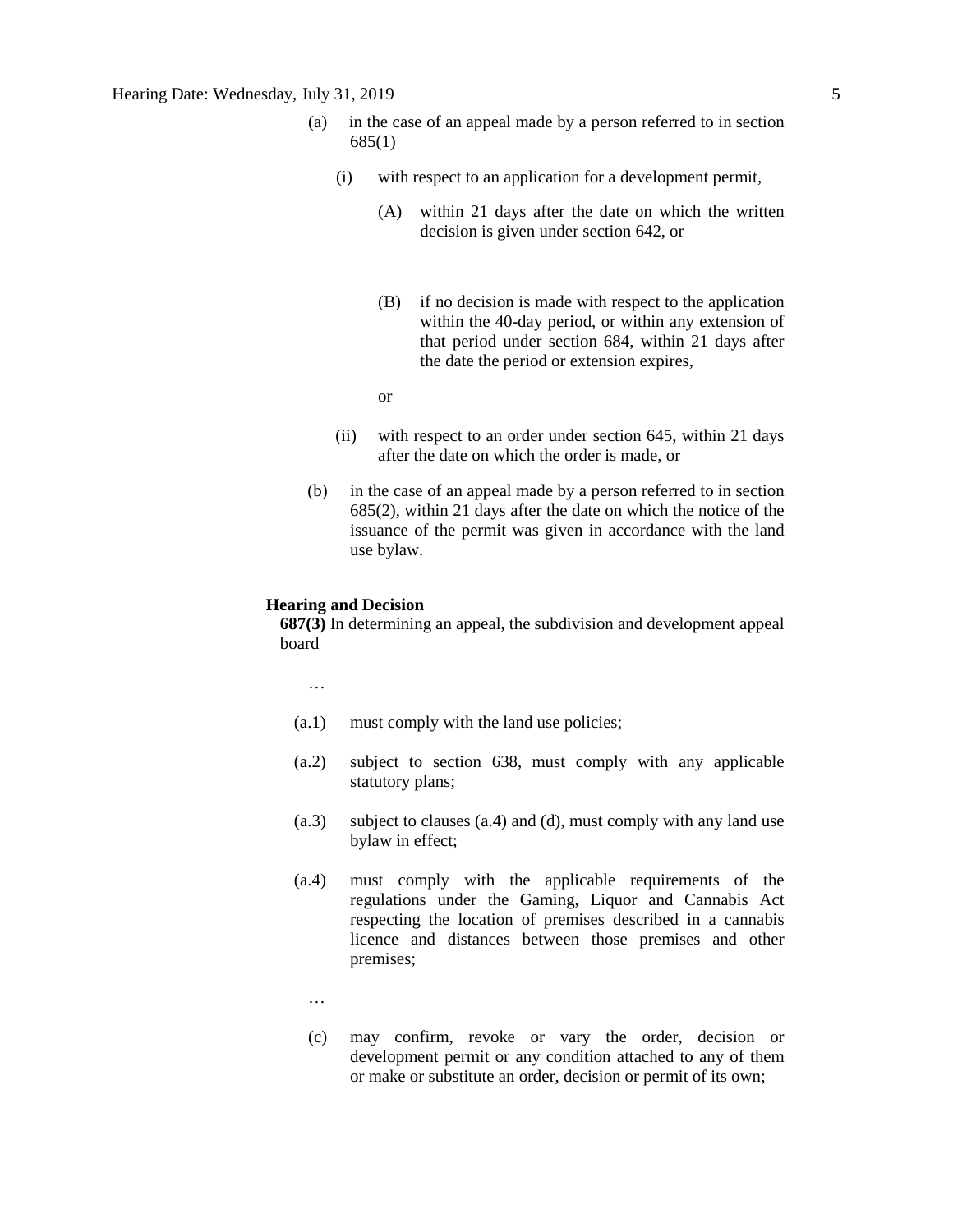- (d) may make an order or decision or issue or confirm the issue of a development permit even though the proposed development does not comply with the land use bylaw if, in its opinion,
	- (i) the proposed development would not
		- (A) unduly interfere with the amenities of the neighbourhood, or
		- (B) materially interfere with or affect the use, enjoyment or value of neighbouring parcels of land,

and

(ii) the proposed development conforms with the use prescribed for that land or building in the land use bylaw.

### **General Provisions from the** *Edmonton Zoning Bylaw:*

Section 510.2(5) states a **Public Education Service** is a **Permitted Use** in the **(US) Urban Services Zone**.

#### Under Section 7.8(11), **Public Education Service** means:

development which is publicly supported or subsidized involving public assembly for educational, training or instruction purposes, and includes the administration offices required for the provision of such services on the same Site. This Use includes public and separate schools, community colleges, universities, and technical and vocational schools, and their administrative offices. This Use does not include Private Education Services and Commercial Schools.

Section 510.1 states that the **General Purpose** of the **(US) Urban Services Zone** is to provide for publicly and privately owned facilities of an institutional or community service nature.

#### *Landscaping*

Section 55.3(1)(b) states for new development consisting of Residential-Related Use Classes, Commercial Use Classes, Industrial Use Classes, Basic Services Use Classes, and Community, Educational, Recreational and Cultural Service Use Classes, the number of trees and shrubs provided shall be determined on the basis of the following:

- i. one tree for each 25 square metres and one shrub for each 15 square metres of Setback;
- ii. one tree for each 20 square metres and one shrub for each 10 square metres of parking area islands, as determined by subsection 54.2(3); and
- iii. in no case shall there be less than one tree per parking area island.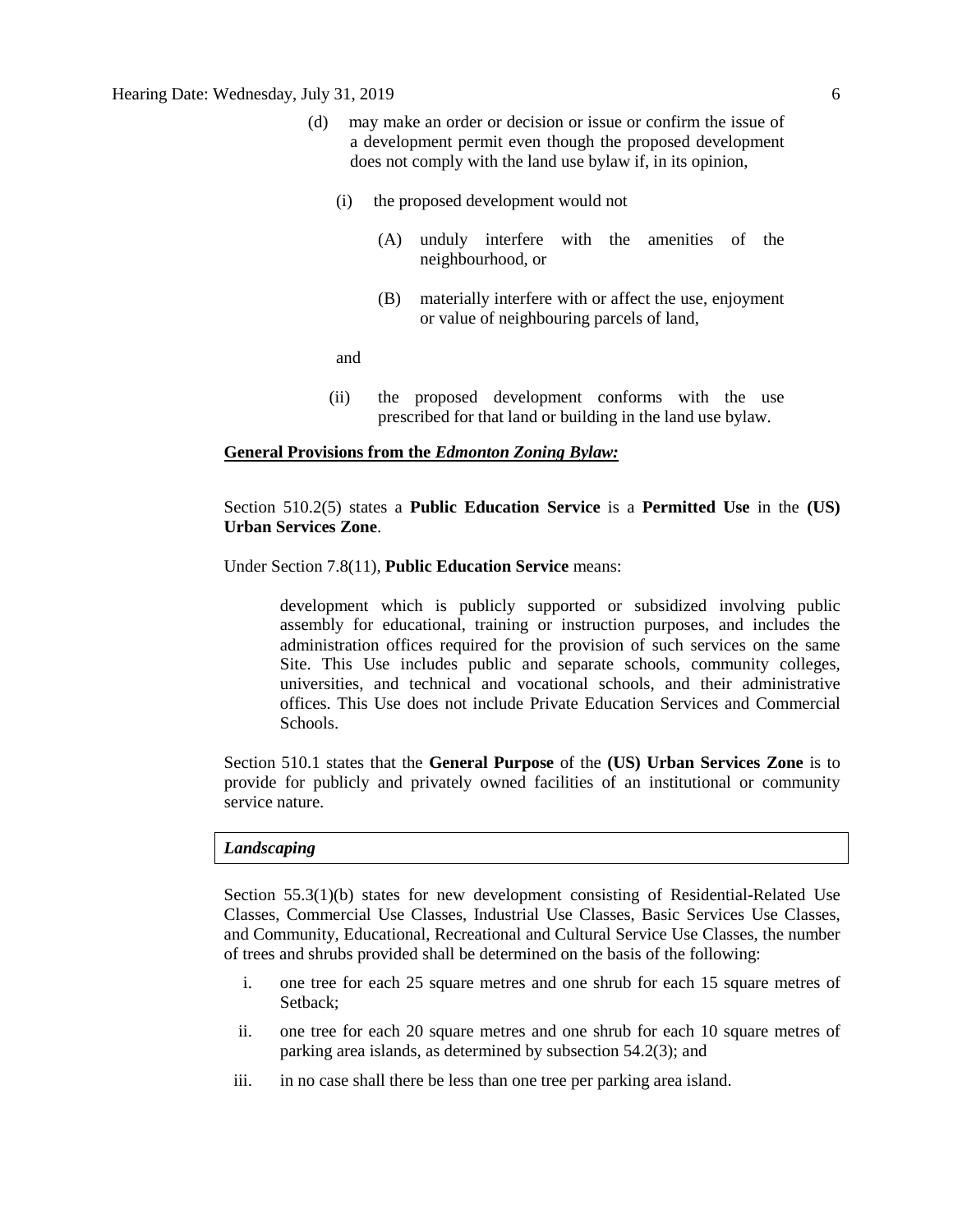### **Development Officer's Determination**

1) Landscaping - The site provides 49 trees and 76 shrubs, instead of 152 trees and 253 shrubs. (Section  $55.3(1)(b)$ )

Notes: Development Officer calculates the Landscape Requirement based on the development boundary (front setback along 75 Ave and side setback 98 Street), instead of 4 side property lines.

Total number of required trees is reduced from 152 trees to 38 trees.

Total number of required shrubs is reduced from 253 shrubs to 63 shrubs.

## Notice to Applicant/Appellant

Provincial legislation requires that the Subdivision and Development Appeal Board issue its official decision in writing within fifteen days of the conclusion of the hearing.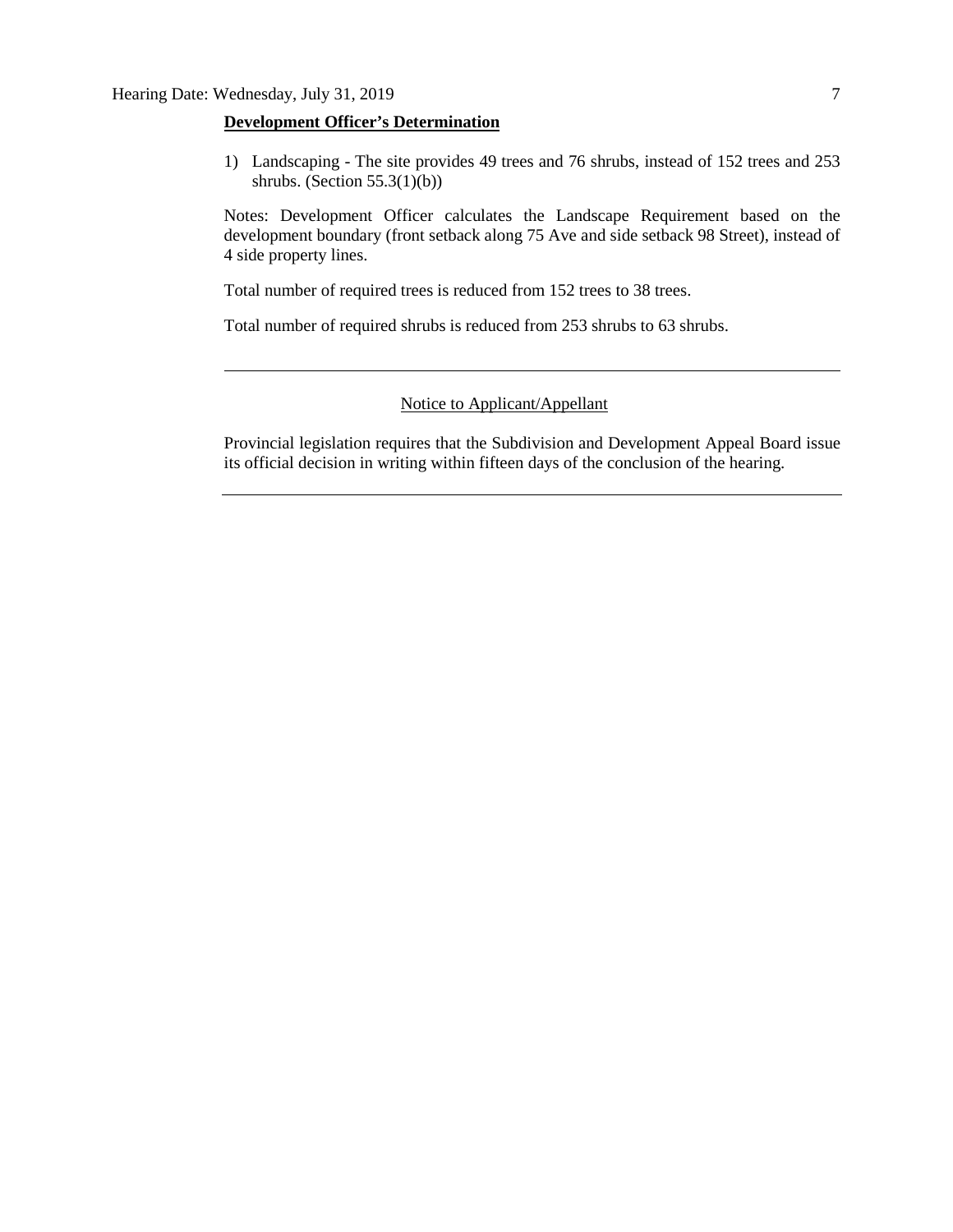| <b><i><u><u><b>MONTON</b></u></u></i></b>                                                                                                                                                                                                    | Project Number: 262704257-020<br><b>Application Date:</b><br>OCT 29, 2018<br>Printed:<br>March 27, 2019 at 3:04 PM<br>Page:<br>1 of 3 |  |  |  |  |  |  |
|----------------------------------------------------------------------------------------------------------------------------------------------------------------------------------------------------------------------------------------------|---------------------------------------------------------------------------------------------------------------------------------------|--|--|--|--|--|--|
| <b>Major Development Permit</b>                                                                                                                                                                                                              |                                                                                                                                       |  |  |  |  |  |  |
| This document is a record of a Development Permit application, and a record of the decision for the undertaking described below, subject to<br>the limitations and conditions of this permit, of the Edmonton Zoning Bylaw 12800 as amended. |                                                                                                                                       |  |  |  |  |  |  |
| Applicant                                                                                                                                                                                                                                    | Property Address(es) and Legal Description(s)                                                                                         |  |  |  |  |  |  |
| STANTEC ARCHITECTURE LTD                                                                                                                                                                                                                     | 9735 - 75 AVENUE NW                                                                                                                   |  |  |  |  |  |  |
| 400, 10220 - 103 AVENUE NW                                                                                                                                                                                                                   | Plan 1721326 Blk A Lot A                                                                                                              |  |  |  |  |  |  |
| EDMONTON, ALBERTA CANADA T5J 0K4                                                                                                                                                                                                             | <b>Specific Address(es)</b>                                                                                                           |  |  |  |  |  |  |
|                                                                                                                                                                                                                                              | Entryway: 9735 - 75 AVENUE NW                                                                                                         |  |  |  |  |  |  |
|                                                                                                                                                                                                                                              | Building: 9735 - 75 AVENUE NW                                                                                                         |  |  |  |  |  |  |
| <b>Scope of Permit</b>                                                                                                                                                                                                                       |                                                                                                                                       |  |  |  |  |  |  |
| School).                                                                                                                                                                                                                                     | To construct exterior alterations to a Public Education Services site (Landscaping revision of Ecole Joseph-Moreau Junior High        |  |  |  |  |  |  |
| <b>Permit Details</b>                                                                                                                                                                                                                        |                                                                                                                                       |  |  |  |  |  |  |
| Class of Permit: Class B                                                                                                                                                                                                                     | <b>Contact Person:</b>                                                                                                                |  |  |  |  |  |  |
| Gross Floor Area (sq.m.):                                                                                                                                                                                                                    | Lot Grading Needed?: N                                                                                                                |  |  |  |  |  |  |
| New Sewer Service Required: N                                                                                                                                                                                                                | NumberOfMainFloorDwellings:                                                                                                           |  |  |  |  |  |  |
| Site Area (sq. m.):                                                                                                                                                                                                                          | Stat. Plan Overlay/Annex Area: (none)                                                                                                 |  |  |  |  |  |  |
| I/We certify that the above noted details are correct.                                                                                                                                                                                       |                                                                                                                                       |  |  |  |  |  |  |
| Applicant signature:                                                                                                                                                                                                                         |                                                                                                                                       |  |  |  |  |  |  |
| <b>Development Permit Decision</b>                                                                                                                                                                                                           |                                                                                                                                       |  |  |  |  |  |  |
| Approved                                                                                                                                                                                                                                     |                                                                                                                                       |  |  |  |  |  |  |
| Issue Date: Mar 12, 2019 Development Authority: LI, CINDY                                                                                                                                                                                    |                                                                                                                                       |  |  |  |  |  |  |
|                                                                                                                                                                                                                                              |                                                                                                                                       |  |  |  |  |  |  |
|                                                                                                                                                                                                                                              |                                                                                                                                       |  |  |  |  |  |  |
|                                                                                                                                                                                                                                              |                                                                                                                                       |  |  |  |  |  |  |
|                                                                                                                                                                                                                                              |                                                                                                                                       |  |  |  |  |  |  |
|                                                                                                                                                                                                                                              |                                                                                                                                       |  |  |  |  |  |  |
|                                                                                                                                                                                                                                              |                                                                                                                                       |  |  |  |  |  |  |
|                                                                                                                                                                                                                                              |                                                                                                                                       |  |  |  |  |  |  |
|                                                                                                                                                                                                                                              |                                                                                                                                       |  |  |  |  |  |  |
|                                                                                                                                                                                                                                              |                                                                                                                                       |  |  |  |  |  |  |
|                                                                                                                                                                                                                                              |                                                                                                                                       |  |  |  |  |  |  |
|                                                                                                                                                                                                                                              |                                                                                                                                       |  |  |  |  |  |  |
|                                                                                                                                                                                                                                              |                                                                                                                                       |  |  |  |  |  |  |
|                                                                                                                                                                                                                                              |                                                                                                                                       |  |  |  |  |  |  |
|                                                                                                                                                                                                                                              |                                                                                                                                       |  |  |  |  |  |  |
|                                                                                                                                                                                                                                              |                                                                                                                                       |  |  |  |  |  |  |
|                                                                                                                                                                                                                                              |                                                                                                                                       |  |  |  |  |  |  |
|                                                                                                                                                                                                                                              |                                                                                                                                       |  |  |  |  |  |  |
|                                                                                                                                                                                                                                              |                                                                                                                                       |  |  |  |  |  |  |
|                                                                                                                                                                                                                                              |                                                                                                                                       |  |  |  |  |  |  |
|                                                                                                                                                                                                                                              |                                                                                                                                       |  |  |  |  |  |  |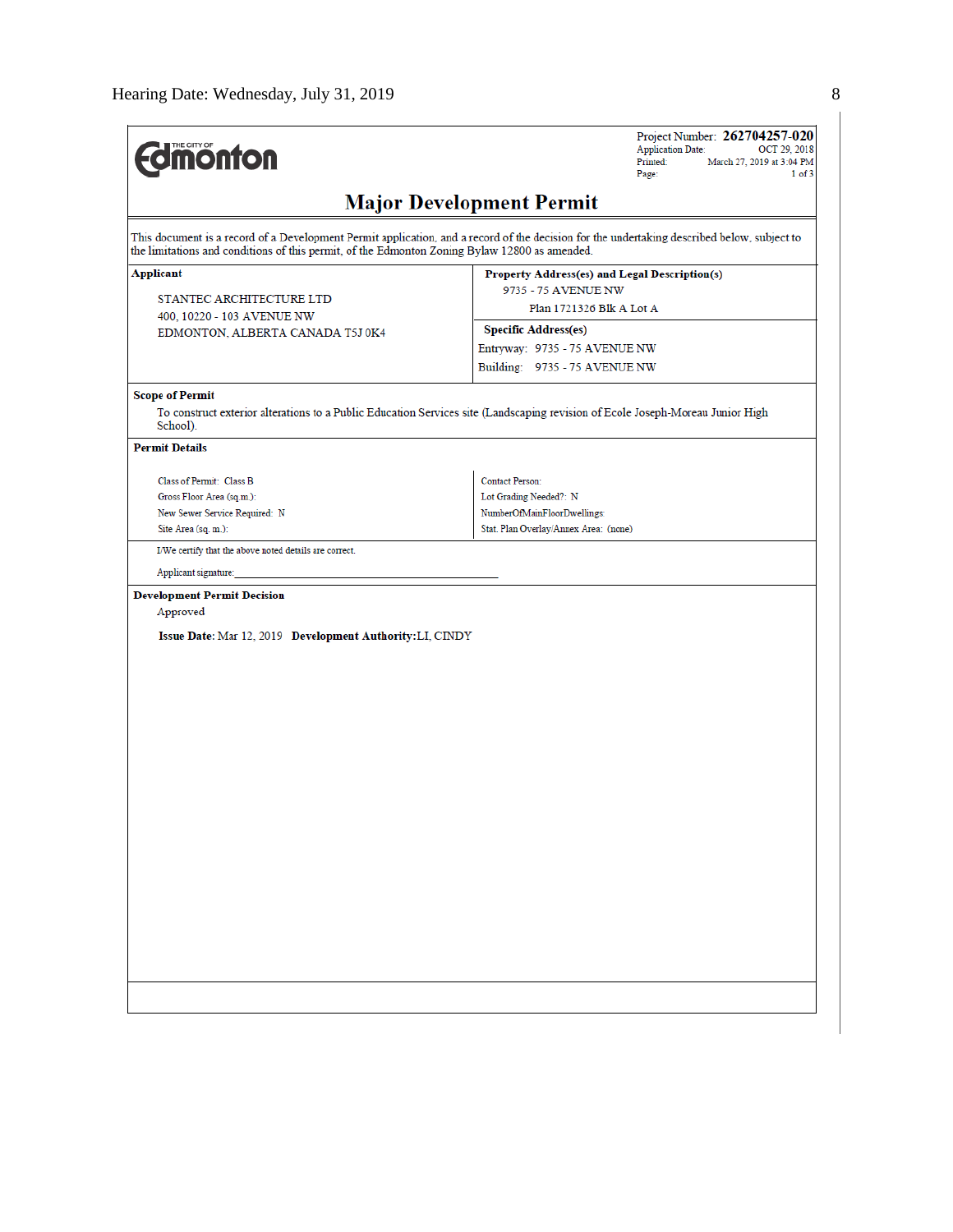| <b><i><u><b>MONTON</b></u></i></b>                                                                                                                                                                                                                                                                                                                                                                                                                                                            | Project Number: 262704257-020<br><b>Application Date:</b><br>OCT 29, 2018<br>Printed:<br>March 27, 2019 at 3:04 PM<br>$2$ of $3$<br>Page: |  |  |  |  |  |  |
|-----------------------------------------------------------------------------------------------------------------------------------------------------------------------------------------------------------------------------------------------------------------------------------------------------------------------------------------------------------------------------------------------------------------------------------------------------------------------------------------------|-------------------------------------------------------------------------------------------------------------------------------------------|--|--|--|--|--|--|
| <b>Major Development Permit</b>                                                                                                                                                                                                                                                                                                                                                                                                                                                               |                                                                                                                                           |  |  |  |  |  |  |
| <b>Subject to the Following Conditions</b><br>LANDSCAPE CONDITIONS:                                                                                                                                                                                                                                                                                                                                                                                                                           |                                                                                                                                           |  |  |  |  |  |  |
| 1. Landscaping shall be in accordance with the approved landscaping plan and Section 55 of the Zoning Bylaw, to the satisfaction<br>of the Development Officer.                                                                                                                                                                                                                                                                                                                               |                                                                                                                                           |  |  |  |  |  |  |
| 2. Any changes to an approved Landscape Plan require the approval of the Development Officer prior to the Landscaping being<br>installed                                                                                                                                                                                                                                                                                                                                                      |                                                                                                                                           |  |  |  |  |  |  |
| 3. Landscaping shall be maintained in a healthy condition for a minimum of 24 months after the landscaping has been installed, to<br>the satisfaction of the Development Officer.                                                                                                                                                                                                                                                                                                             |                                                                                                                                           |  |  |  |  |  |  |
| DEVELOPMENT CONDITIONS:                                                                                                                                                                                                                                                                                                                                                                                                                                                                       |                                                                                                                                           |  |  |  |  |  |  |
| 1) Exterior lighting shall be developed to provide a safe lit environment in accordance with Sections 51 and 58 and to the<br>satisfaction of the Development Officer.                                                                                                                                                                                                                                                                                                                        |                                                                                                                                           |  |  |  |  |  |  |
|                                                                                                                                                                                                                                                                                                                                                                                                                                                                                               | 2) All access locations and curb crossings shall require the approval of Transportation Services. (Reference Section 53(1))               |  |  |  |  |  |  |
| NOTES :                                                                                                                                                                                                                                                                                                                                                                                                                                                                                       |                                                                                                                                           |  |  |  |  |  |  |
| 1) The Development Permit shall NOT be valid unless and until the conditions of approval, save those of a continuing nature, have<br>been fulfilled; and no notice of appeal from such approval has been served on the Subdivision and Development Appeal Board<br>within the time period specified in subsection 21.1 (Ref. Section 17.1).                                                                                                                                                   |                                                                                                                                           |  |  |  |  |  |  |
| 2) This Development Permit is not a Business Licence. A separate application must be made for a Business Licence.                                                                                                                                                                                                                                                                                                                                                                             |                                                                                                                                           |  |  |  |  |  |  |
| 3) Signs require separate Development Applications.                                                                                                                                                                                                                                                                                                                                                                                                                                           |                                                                                                                                           |  |  |  |  |  |  |
| 4) A Building Permit is required for any construction or change in use of a building. For a building permit, and prior to the Plans<br>Examination review, you require construction drawings and the payment of fees. Please contact the 311 Call Centre for further<br>information.                                                                                                                                                                                                          |                                                                                                                                           |  |  |  |  |  |  |
| 5) The City of Edmonton does not conduct independent environmental checks of land within the City. If you are concerned about<br>the suitability of this property for any purpose, you should conduct your own tests and reviews. The City of Edmonton, in issuing<br>this Development Permit, makes no representations and offers no warranties as to the suitability of the property for any purpose or<br>as to the presence or absence of any environmental contaminants on the property. |                                                                                                                                           |  |  |  |  |  |  |
| 6) An approved Development Permit means that the proposed development has been reviewed only against the provisions of the<br>Edmonton Zoning Bylaw. It does not remove obligations to conform with other legislation, bylaws or land title instruments such as<br>the Municipal Government Act, the ERCB Directive 079, the Edmonton Safety Codes Permit Bylaw or any caveats, covenants or<br>easements that might be attached to the Site.                                                 |                                                                                                                                           |  |  |  |  |  |  |
| <b>Variances</b>                                                                                                                                                                                                                                                                                                                                                                                                                                                                              |                                                                                                                                           |  |  |  |  |  |  |
| 1) Landscaping - The site provides 49 trees and 76 shrubs, instead of 152 trees and 253 shrubs. (Section 55.3(1)(b))                                                                                                                                                                                                                                                                                                                                                                          |                                                                                                                                           |  |  |  |  |  |  |
| Ave and side setback 98 Street), instead of 4 side property lines.                                                                                                                                                                                                                                                                                                                                                                                                                            | Notes: Development Officer calculates the Landscape Requirement based on the development boundary (front setback along 75                 |  |  |  |  |  |  |
| Total number of required trees is reduced from 152 trees to 38 trees.<br>Total number of required shrubs is reduced from 253 shrubs to 63 shrubs.                                                                                                                                                                                                                                                                                                                                             |                                                                                                                                           |  |  |  |  |  |  |
|                                                                                                                                                                                                                                                                                                                                                                                                                                                                                               |                                                                                                                                           |  |  |  |  |  |  |
|                                                                                                                                                                                                                                                                                                                                                                                                                                                                                               |                                                                                                                                           |  |  |  |  |  |  |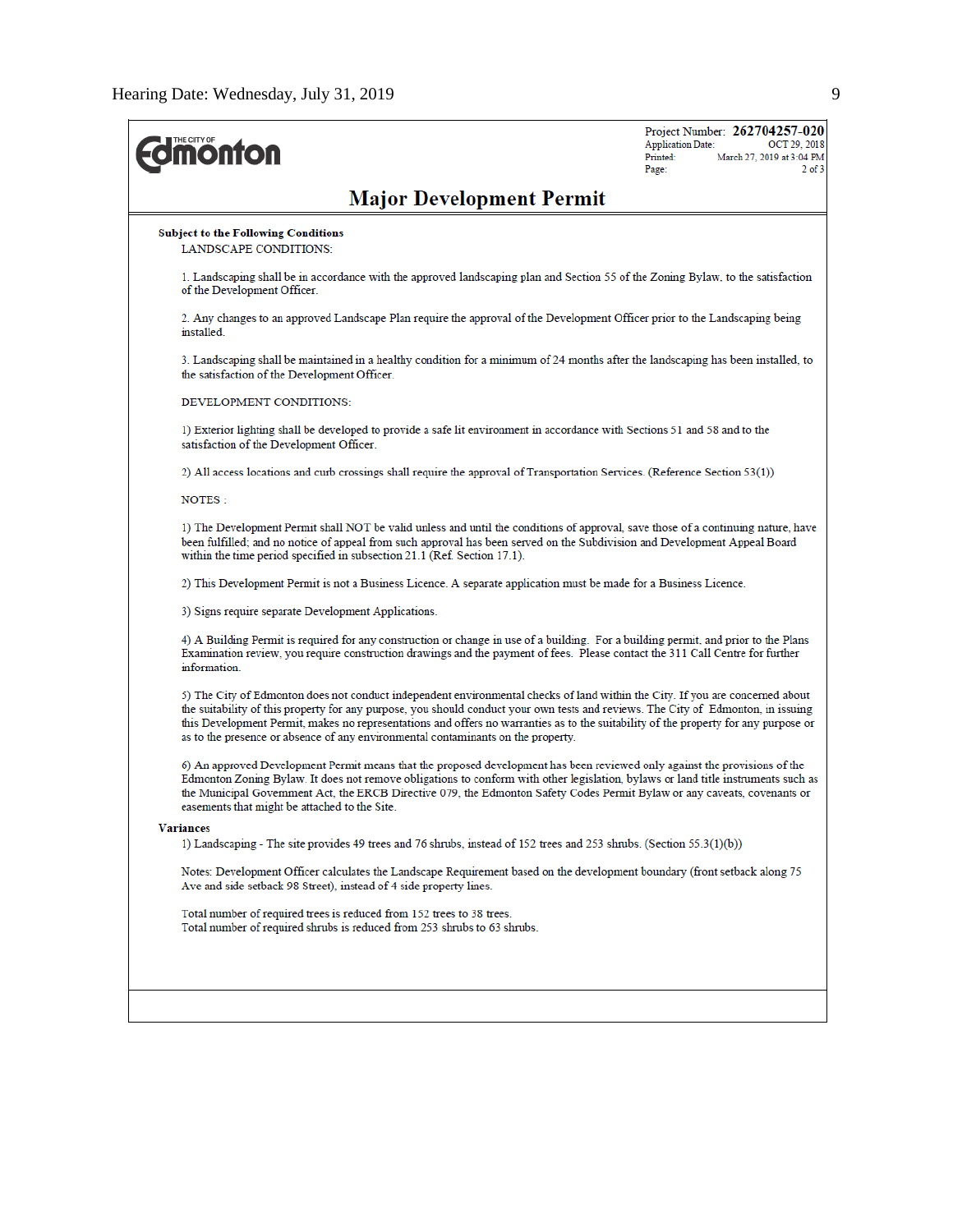| <b>Imonton</b>                                                                                                                                                                                                                          |                                                     |                                            |                      | Project Number: 262704257-020<br><b>Application Date:</b><br>OCT 29, 2018<br>Printed:<br>March 27, 2019 at 3:04 PM<br>Page:<br>$3$ of $3$ |  |  |  |  |  |
|-----------------------------------------------------------------------------------------------------------------------------------------------------------------------------------------------------------------------------------------|-----------------------------------------------------|--------------------------------------------|----------------------|-------------------------------------------------------------------------------------------------------------------------------------------|--|--|--|--|--|
| <b>Major Development Permit</b>                                                                                                                                                                                                         |                                                     |                                            |                      |                                                                                                                                           |  |  |  |  |  |
| <b>Rights of Appeal</b><br>This approval is subject to the right of appeal as outlined in Chapter 24, Section 683 through 689 of the Municipal Government<br>Amendment Act.<br>Notice Period Begins: Mar 19, 2019<br>Ends: Apr 09, 2019 |                                                     |                                            |                      |                                                                                                                                           |  |  |  |  |  |
| Fees                                                                                                                                                                                                                                    |                                                     |                                            |                      |                                                                                                                                           |  |  |  |  |  |
| Major Dev. Application Fee<br><b>Total GST Amount:</b><br>Totals for Permit:                                                                                                                                                            | <b>Fee Amount</b><br>\$362.00<br>\$0.00<br>\$362.00 | <b>Amount Paid</b><br>\$362.00<br>\$362.00 | Receipt#<br>05465868 | <b>Date Paid</b><br>Nov 09, 2018                                                                                                          |  |  |  |  |  |
|                                                                                                                                                                                                                                         |                                                     |                                            |                      |                                                                                                                                           |  |  |  |  |  |
|                                                                                                                                                                                                                                         |                                                     |                                            |                      |                                                                                                                                           |  |  |  |  |  |
|                                                                                                                                                                                                                                         |                                                     |                                            |                      |                                                                                                                                           |  |  |  |  |  |
|                                                                                                                                                                                                                                         |                                                     |                                            |                      |                                                                                                                                           |  |  |  |  |  |
|                                                                                                                                                                                                                                         |                                                     |                                            |                      |                                                                                                                                           |  |  |  |  |  |
|                                                                                                                                                                                                                                         |                                                     |                                            |                      |                                                                                                                                           |  |  |  |  |  |
|                                                                                                                                                                                                                                         |                                                     |                                            |                      |                                                                                                                                           |  |  |  |  |  |
|                                                                                                                                                                                                                                         |                                                     |                                            |                      |                                                                                                                                           |  |  |  |  |  |
|                                                                                                                                                                                                                                         |                                                     |                                            |                      |                                                                                                                                           |  |  |  |  |  |
|                                                                                                                                                                                                                                         |                                                     |                                            |                      |                                                                                                                                           |  |  |  |  |  |
|                                                                                                                                                                                                                                         |                                                     |                                            |                      |                                                                                                                                           |  |  |  |  |  |
|                                                                                                                                                                                                                                         |                                                     |                                            |                      |                                                                                                                                           |  |  |  |  |  |
|                                                                                                                                                                                                                                         |                                                     |                                            |                      |                                                                                                                                           |  |  |  |  |  |